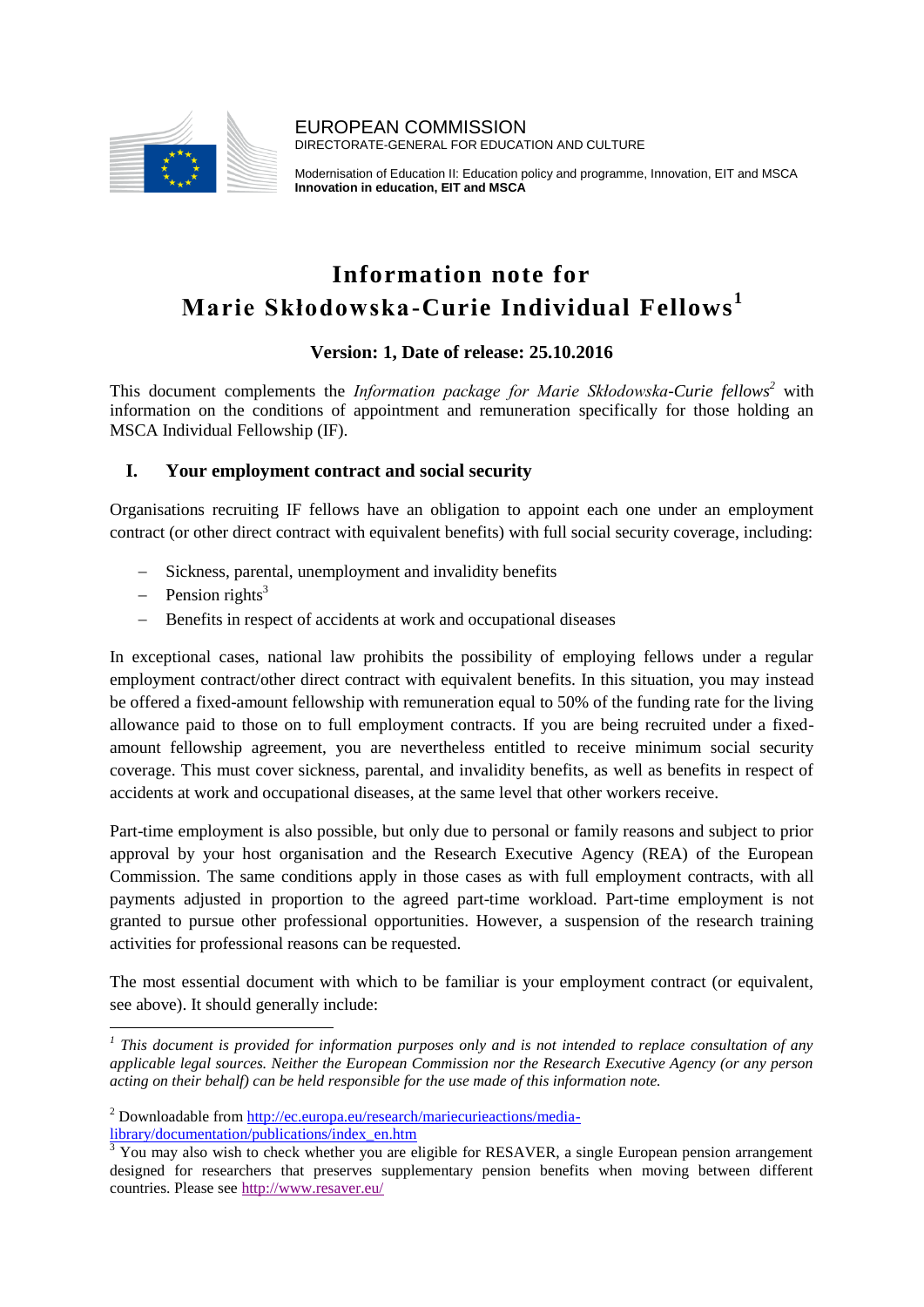- Your financial entitlements, including the currency in which they will be paid
- The starting date and duration of your research activities
- $-$  The name of your supervisor(s)
- Arrangements related to intellectual property rights regarding research results

Your employer should provide you with the resources and equipment required to conduct your work. Should it be necessary for you to use the infrastructure or premises of other organisations in order to conduct your research, this should be outlined in the grant agreement. Therefore secondments to other organisations must be agreed in advance with your supervisor and/or employer.

Please note that your employment contract could also include further provisions, for example related to ethics, requirements to be present in the lab, rules in place for requesting holiday or sick pay, etc. As with any contract, non-respect of the provisions could result in consequences, for example the contract's termination. It is therefore important to be clear regarding what is required of you during the period of your employment. Moreover, your work contract with your beneficiary is signed under national law in the country of your appointment. Your contract is therefore solely with your employer; you do not have a contractual relationship with either the European Commission or the Research Executive Agency.

#### **II. Salary and other financial benefits**

A clear statement of your salary and allowance amounts is one of the most important pieces of information to look for in the contract that you will be offered. The minimum salary amounts and additional allowances vary across different MSC actions - below you can find the details for IF.

Your employer has a legal responsibility to inform you about your employment status, rights and obligations, including specific financial arrangements and your obligations stemming from the grant agreement with the European Commission.

Your employer may decide to pay you an additional amount on top of the EU contribution. Furthermore, for certain expenses, the employer is recommended to use the funding that it has received to cover the research, training, and networking costs or management and indirect costs. This would be the case if extra health insurance is required to ensure that you are covered in all countries where you will work during the fellowship.

However, your employer may not use the funding provided for your living, mobility, or family allowance in order to pay, for example, tuition fees, healthcare costs (above compulsory social security contributions), or expenses of secondments (travel, housing etc.). By the end of your fellowship, you must have received the amounts due to you as described below, minus only the statutory (legally required) deductions for taxation and social security (both employer and employee contributions).

A clear explanation of how your net salary is calculated should be provided by your employer. Note that the total amount received may vary from employer to employer, even within the same country. This is because employer as well as employee payroll taxes and social security costs can be deducted from the gross salary.

*NB: Non-Eurozone Members: The project budget is calculated and paid in euro; beneficiaries must also report their costs in euro. Where your allowances are not paid in euro (i.e. because your employer is not located within the Eurozone), the allowances you receive may consequently fluctuate due to exchange rate changes.*